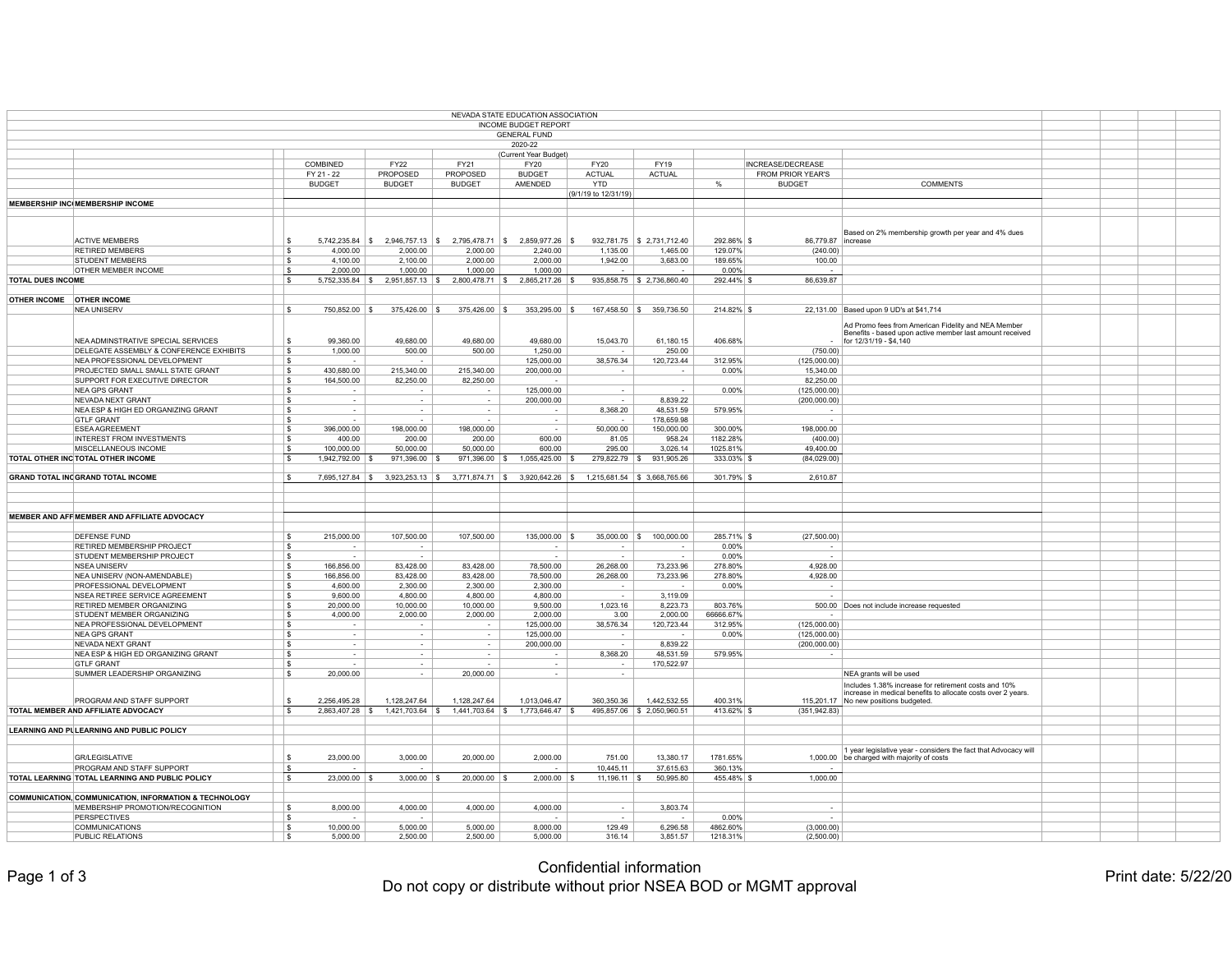|                                  | COMPUTER NETWORK MAINTENANCE                                 |      | 90,500.00          | 45,500.00         | 45,000.00          | 46,000.00            | 13,421.46                      | 45,425.31                   | 338.45%       | (500.00)    |                                                                                                      |  |  |
|----------------------------------|--------------------------------------------------------------|------|--------------------|-------------------|--------------------|----------------------|--------------------------------|-----------------------------|---------------|-------------|------------------------------------------------------------------------------------------------------|--|--|
|                                  | HARDWARE/SOFTWARE                                            |      | 94,500.00          | 47,500.00         | 47,000.00          | 59,000.00            | 19,750.36                      | 59,508.11                   | 301.30%       | (11,500.00) |                                                                                                      |  |  |
|                                  |                                                              |      |                    |                   |                    |                      |                                |                             |               |             |                                                                                                      |  |  |
|                                  | <b>PROGRAM AND STAFF SUPPORT</b>                             |      | $\sim$             | $\sim$            |                    | $\sim$               | $\sim$                         | 68,455.60                   |               |             | No communications staff as of time of preparation                                                    |  |  |
|                                  | TOTAL COMMUNIC TOTAL COMMUNICATION, INFORMATION & TECHNOLOGY |      | 208,000.00         | 104,500.00        | $103,500.00$ \ \$  | 122,500.00           | $33,617.45$ \\$                | 187,340.91                  | $557.27\%$ \$ | (18,000.00) |                                                                                                      |  |  |
|                                  |                                                              |      |                    |                   |                    |                      |                                |                             |               |             |                                                                                                      |  |  |
|                                  | <b>OPERATIONAL SU OPERATIONAL SUPPORT</b>                    |      |                    |                   |                    |                      |                                |                             |               |             |                                                                                                      |  |  |
|                                  |                                                              |      |                    |                   |                    |                      |                                |                             |               |             |                                                                                                      |  |  |
|                                  | <b>ADMINISTRATIVE TRAVEL</b>                                 |      | 1,200.00           | 600.00            | $600.00$ \$        | $750.00$ \\$         | 128.28                         | 591.87                      | $461.39\%$ \$ | (150.00)    |                                                                                                      |  |  |
|                                  | <b>AUDIT &amp; TAX</b>                                       |      | 40,000.00          | 20,000.00         | 20,000.00          | 17,500.00            | 4,000.00                       | 21,200.00                   | 530.00%       | 2,500.00    |                                                                                                      |  |  |
|                                  |                                                              |      |                    |                   |                    |                      |                                |                             |               |             |                                                                                                      |  |  |
|                                  | <b>BUILDINGS AND SITES</b>                                   |      | 180,000.00         | 90,000.00         | 90,000.00          | 90,000.00            | 21,686.28                      | 110,633.39                  | 510.15%       | $\sim$      |                                                                                                      |  |  |
|                                  | CORPORATE LEGAL                                              |      | 203,500.00         | 102,500.00        | 101,000.00         | 100,000.00           | 28,264.80                      | 227,832.21                  | 806.06%       | 2,500.00    |                                                                                                      |  |  |
|                                  |                                                              |      |                    |                   |                    |                      |                                |                             |               |             | Includes EZ Labor fees, BofA Merchant & processing fees;                                             |  |  |
|                                  | <b>PROCESSING &amp; MERCHANT FEES</b>                        |      | 37,000.00          | 18,500.00         | 18,500.00          | 12,000.00            | 5,880.34                       | 20,466.41                   | 348.05%       |             | 6,500.00 Amex fees; bank charges                                                                     |  |  |
|                                  | <b>DEPRECIATION</b>                                          |      | 95,000.00          | 47,500.00         | 47,500.00          | 45,000.00            | 27,011.68                      | 84,960.88                   | 314.53%       | 2,500.00    |                                                                                                      |  |  |
|                                  | <b>INSURANCE</b>                                             |      | 63,000.00          | 31,500.00         | 31,500.00          | 30,000.00            | 10,462.66                      | 24,998.85                   | 238.93%       | 1,500.00    |                                                                                                      |  |  |
|                                  | <b>MAILING</b>                                               |      | 16,000.00          | 8,000.00          | 8,000.00           | 12,000.00            | 2,398.90                       | 8,492.35                    | 354.01%       | (4,000.00)  |                                                                                                      |  |  |
|                                  |                                                              |      |                    |                   |                    |                      |                                |                             |               |             |                                                                                                      |  |  |
|                                  | <b>PART TIME SUPPORT</b>                                     |      | 1,000.00           | 500.00            | 500.00             | 1,000.00             | $\sim$                         | 4,840.28                    |               | (500.00)    |                                                                                                      |  |  |
|                                  | PRINTING                                                     |      | 83,000.00          | 41,500.00         | 41,500.00          | 40,000.00            | 7,085.43                       | 49,576.14                   | 699.69%       | 1,500.00    |                                                                                                      |  |  |
|                                  | <b>PROPERTY TAX</b>                                          |      | 22,000.00          | 11,000.00         | 11,000.00          | 8,800.00             | 5,248.28                       | 14,823.56                   | 282.45%       | 2,200.00    |                                                                                                      |  |  |
|                                  | <b>REPAIRS</b>                                               |      | 20,000.00          | 10,000.00         | 10,000.00          | $\sim$ 100 $\sim$    | $\sim$ $-$                     | 4,828.69                    |               | 10,000.00   |                                                                                                      |  |  |
|                                  | <b>SUPPLIES</b>                                              |      | 39,000.00          | 20,000.00         | 19,000.00          | 22,000.00            | 5,789.79                       | 19,709.95                   | 340.43%       | (2,000.00)  |                                                                                                      |  |  |
|                                  | <b>MEETINGS &amp; TRAINING</b>                               |      | 14,000.00          | 7,000.00          | 7,000.00           | 7,000.00             | 2,248.99                       | 7,094.65                    | 315.46%       |             |                                                                                                      |  |  |
|                                  |                                                              |      |                    |                   |                    |                      |                                |                             |               |             |                                                                                                      |  |  |
|                                  | MINOR EQUIPMENT                                              |      | 4,000.00           | 2,000.00          | 2,000.00           | 3,000.00             | $\sim$ $-$                     | 3,463.21                    |               | (1,000.00)  |                                                                                                      |  |  |
|                                  | <b>UTILITIES</b>                                             |      | 33,000.00          | 16,500.00         | 16,500.00          | 17,500.00            | 5,448.62                       | 16,855.04                   | 309.35%       | (1,000.00)  |                                                                                                      |  |  |
|                                  | <b>TELEPHONE</b>                                             |      | 159,000.00         | 80,000.00         | 79,000.00          | 85,000.00            | 21,433.90                      | 88,680.88                   | 413.74%       | (5,000.00)  |                                                                                                      |  |  |
|                                  | <b>BAD DEBT/MISCELLANEOUS</b>                                |      | 500.00             | 250.00            | 250.00             | 100.00               |                                |                             | $0.00\%$      | 150.00      |                                                                                                      |  |  |
| <b>TOTAL OPERATIONAL SUPPORT</b> |                                                              | ∣ \$ | 1,011,200.00       | 507,350.00        | 503,850.00         | 491,650.00           | $147,087.95$ \\$               | 709,048.36                  | 482.06% \$    | 15,700.00   |                                                                                                      |  |  |
|                                  | <b>TOTAL OPERATIONAL SUPPORT</b>                             |      |                    |                   |                    |                      |                                |                             |               |             |                                                                                                      |  |  |
|                                  |                                                              |      |                    |                   |                    |                      |                                |                             |               |             |                                                                                                      |  |  |
|                                  | <b>GOVERNANCE AND ADMINISTRATION</b>                         |      |                    |                   |                    |                      |                                |                             |               |             |                                                                                                      |  |  |
|                                  |                                                              |      |                    |                   |                    |                      |                                |                             |               |             |                                                                                                      |  |  |
|                                  | <b>BOARD OF DIRECTORS</b>                                    |      | 124,000.00         | 62,000.00         | 62,000.00          | 67,000.00            | 15,829.83                      | 61,962.08                   | 391.43%       | (5,000.00)  |                                                                                                      |  |  |
|                                  | COMMITTEES:                                                  |      | 1,400.00           | 700.00            | 700.00             | 1,400.00             | $\sim$                         |                             | $0.00\%$      | (700.00)    |                                                                                                      |  |  |
|                                  | <b>DELEGATE ASSEMBLY</b>                                     |      | 50,000.00          | 50,000.00         | $\sim$             | 50,000.00            | $\sim$                         | 59,452.33                   |               | $\sim$      |                                                                                                      |  |  |
|                                  | NEA REPRESENTATIVE ASSEMBLY                                  |      | 90,000.00          | 45,000.00         | 45,000.00          | 40,000.00            | 2,446.11                       | 43,254.55                   | 1768.30%      | 5,000.00    |                                                                                                      |  |  |
|                                  | NEA REGIONAL CONFERENCES & NCSEA                             |      | 10,000.00          | 5,000.00          | 5,000.00           | 4,000.00             | 399.00                         | 5,148.55                    | 1290.36%      | 1,000.00    |                                                                                                      |  |  |
|                                  | <b>OFFICERS</b>                                              |      | 359,067.46         | 179,533.73        | 179,533.73         | 186,309.47           | 75,405.53                      | 216,461.90                  | 287.06%       | (6,775.74)  |                                                                                                      |  |  |
|                                  |                                                              |      |                    |                   | 47,100.00          |                      |                                |                             |               |             |                                                                                                      |  |  |
|                                  |                                                              |      |                    |                   |                    |                      |                                |                             |               | 47,100.00   |                                                                                                      |  |  |
|                                  | OPERATIONAL SUPPORT FOR OFFICERS                             |      | 94,200.00          | 47,100.00         |                    |                      |                                |                             |               |             |                                                                                                      |  |  |
|                                  | <b>TRAINING &amp; SUPPORT MEETINGS</b>                       |      | 3,000.00           | 1,500.00          | 1,500.00           | 3,500.00             | $\sim$                         | 1,083.14                    |               | (2,000.00)  |                                                                                                      |  |  |
|                                  |                                                              |      |                    |                   |                    |                      |                                |                             |               |             |                                                                                                      |  |  |
|                                  |                                                              |      |                    |                   |                    |                      |                                |                             |               |             | Includes 1.38% increase for retirement costs and 10%                                                 |  |  |
|                                  | <b>PROGRAM AND STAFF SUPPORT</b>                             |      | 2,338,341.84       | 1,169,170.92      | 1,169,170.92       | 1,077,636.32         | 371,448.67                     | 1,263,876.86                | 340.26%       |             | increase in medical benefits to allocate costs over 2 years.<br>91,534.60 No new positions budgeted. |  |  |
|                                  |                                                              | l \$ |                    |                   |                    |                      |                                |                             |               |             |                                                                                                      |  |  |
|                                  | <b>TOTAL GOVERNAN TOTAL GOVERNANCE AND ADMINISTRATION</b>    |      | 3,070,009.30       | 1,560,004.65      | $1,510,004.65$ \\$ | $1,430,845.79$ \ \\$ |                                | 465,529.14 \\$ 1,651,239.41 | $354.70\%$ \$ | 129,158.86  |                                                                                                      |  |  |
|                                  |                                                              |      |                    |                   |                    |                      |                                |                             |               |             |                                                                                                      |  |  |
|                                  | <b>CONTINGENCY</b>                                           |      | 126,694.84         | 126,694.84        | $\sim$             | $\sim$ 100 $\sim$    | $\sim$                         |                             | 0.00%         | 126,694.84  |                                                                                                      |  |  |
|                                  | CAPITAL IMPROVEMENT FUND                                     |      | 192,816.42         | 100,000.00        | 92,816.42          |                      | $\sim$                         | (20,000.00)                 | $0.00\%$      |             | 100,000.00 To be removed for budget reports                                                          |  |  |
|                                  | <b>RESERVE FUND</b>                                          |      | 200,000.00         | 100,000.00        | 100,000.00         | 100,000.00           | 8,000.00                       | (2,014.62)                  | $0.00\%$      |             |                                                                                                      |  |  |
|                                  |                                                              |      |                    |                   |                    |                      |                                |                             |               |             |                                                                                                      |  |  |
|                                  | <b>TOTAL BUDGET</b>                                          |      |                    |                   |                    |                      |                                |                             |               |             |                                                                                                      |  |  |
| <b>TOTAL BUDGET</b>              |                                                              |      | $7,695,127.84$ \\$ | $3,923,253.13$ \$ | 3,771,874.71 \$    | $3,920,642.26$ \$    | $1,161,287.71$ \$ 4,627,570.37 |                             | $398.49\%$ \$ | 2,610.87    |                                                                                                      |  |  |
|                                  |                                                              |      |                    |                   |                    |                      |                                |                             |               |             |                                                                                                      |  |  |
|                                  |                                                              |      | $(0.00)$ \$        | $(0.00)$ \$       | 0.00               |                      |                                |                             |               |             |                                                                                                      |  |  |
|                                  |                                                              |      |                    |                   |                    |                      |                                |                             |               |             |                                                                                                      |  |  |
|                                  |                                                              |      |                    |                   |                    |                      |                                |                             |               |             |                                                                                                      |  |  |
|                                  |                                                              |      |                    |                   |                    |                      |                                |                             |               |             |                                                                                                      |  |  |
|                                  |                                                              |      |                    |                   |                    |                      |                                |                             |               |             |                                                                                                      |  |  |
|                                  |                                                              |      |                    |                   |                    |                      |                                |                             |               |             |                                                                                                      |  |  |
|                                  |                                                              |      |                    |                   |                    |                      |                                |                             |               |             |                                                                                                      |  |  |
|                                  |                                                              |      |                    |                   |                    |                      |                                |                             |               |             |                                                                                                      |  |  |
|                                  |                                                              |      |                    |                   |                    |                      |                                |                             |               |             |                                                                                                      |  |  |
|                                  |                                                              |      |                    |                   |                    |                      |                                |                             |               |             |                                                                                                      |  |  |
|                                  |                                                              |      |                    |                   |                    |                      |                                |                             |               |             |                                                                                                      |  |  |
|                                  |                                                              |      |                    |                   |                    |                      |                                |                             |               |             |                                                                                                      |  |  |
|                                  |                                                              |      |                    |                   |                    |                      |                                |                             |               |             |                                                                                                      |  |  |
|                                  |                                                              |      |                    |                   |                    |                      |                                |                             |               |             |                                                                                                      |  |  |
|                                  |                                                              |      |                    |                   |                    |                      |                                |                             |               |             |                                                                                                      |  |  |
|                                  |                                                              |      |                    |                   |                    |                      |                                |                             |               |             |                                                                                                      |  |  |
|                                  |                                                              |      |                    |                   |                    |                      |                                |                             |               |             |                                                                                                      |  |  |
|                                  |                                                              |      |                    |                   |                    |                      |                                |                             |               |             |                                                                                                      |  |  |
|                                  |                                                              |      |                    |                   |                    |                      |                                |                             |               |             |                                                                                                      |  |  |
|                                  |                                                              |      |                    |                   |                    |                      |                                |                             |               |             |                                                                                                      |  |  |
|                                  |                                                              |      |                    |                   |                    |                      |                                |                             |               |             |                                                                                                      |  |  |
|                                  |                                                              |      |                    |                   |                    |                      |                                |                             |               |             |                                                                                                      |  |  |
|                                  |                                                              |      |                    |                   |                    |                      |                                |                             |               |             |                                                                                                      |  |  |
|                                  |                                                              |      |                    |                   |                    |                      |                                |                             |               |             |                                                                                                      |  |  |
|                                  |                                                              |      |                    |                   |                    |                      |                                |                             |               |             |                                                                                                      |  |  |
|                                  |                                                              |      |                    |                   |                    |                      |                                |                             |               |             |                                                                                                      |  |  |
|                                  |                                                              |      |                    |                   |                    |                      |                                |                             |               |             |                                                                                                      |  |  |
|                                  |                                                              |      |                    |                   |                    |                      |                                |                             |               |             |                                                                                                      |  |  |